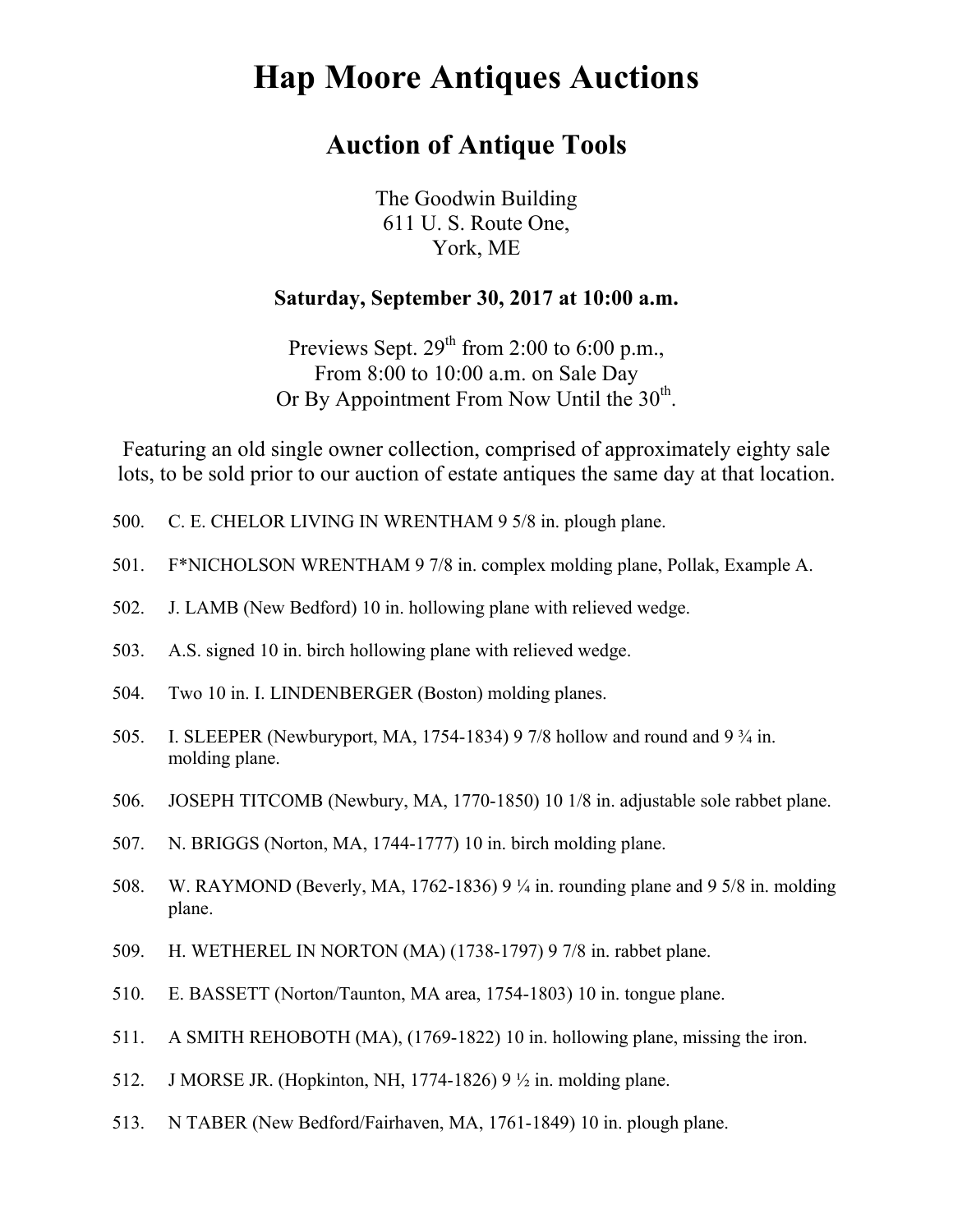- 514. T TILESTON (Boston, active 1810-1816) 9 3/8 in. complex molding plane with broken wedge and R. BARNES (Cambridge, MA, 1774-1853) 9 3/8 in. molding plane.
- 515. SHIVERICK & CO., Brooklyn, (NY, 1865-67) 9 ½ in. molding plane and W. THOMAS  $9\frac{1}{2}$  in. molding plane.
- 516. A. GILLET 10 in. molding plane and JC JEWETT WATERVILLE (ME ?) 9 ½ in. rabbet plane.
- 517. R DYER 10 in. molding plane with relieved wedge; I CLARK 9 ½ in. tongue plane; T TAYLOR 9 ½ in. molding plane.
- 518. Two I SLEEPER (Newburyport, MA) molding planes and two other  $18<sup>th</sup>$  c. molding planes with SLEEPER type wedges.
- 519. H WETHERELL (Working in CT River Valley 1790-1811) 9 ½ in. hollowing plane.
- 520. Three unrecorded name planes: 10 in. rounding plane with relieved wedge, makermarked DB and LL; 9 in. T CONNOR molding plane; A LEONARD 13 in. rabbet plane with tote.
- 521. 8 1/8 in. unmarked  $18<sup>th</sup>$  c. plough plane with relieved wedge.
- 522. 23 in.  $18<sup>th</sup>$  c. birch shipwright's jack plane with shaped tote and CAM iron.
- 523. 4 in. wide X 14 in.  $18<sup>th</sup>$  c. crown molding plane.
- 524. 4 in. wide X 13  $\frac{1}{2}$  in. 18<sup>th</sup> c. crown molding plane.
- 525. Four various size  $18^{th}$   $19^{th}$  c. sash planes, banister plane and a sash template.
- 526. Twelve 9  $\frac{1}{2}$  10 in. planes with 18<sup>th</sup> c. features.
- 527. Three  $18<sup>th</sup>$  c. plough planes.
- 528. Two 18<sup>th</sup> c. English or Continental molding planes, measuring 10  $\frac{1}{2}$  in. and 11  $\frac{1}{2}$  in.
- 529. 30 in. solid bird's-eye maple jack plane.
- 530.  $18<sup>th</sup>$  c. wooden shipwright's boatsway brace.
- 531. Five various size  $19<sup>th</sup>$  c. fixed and adjustable sole rabbet planes.
- 532. Twelve 9  $\frac{1}{2}$  in. -10  $\frac{3}{4}$  in. planes with 18<sup>th</sup> c. features.
- 533. 19<sup>th</sup> c. walnut and boxwood plough plane.
- 534. T. J. McMaster  $19<sup>th</sup>$  c. plough plane.
- 535. Two English planes: I COX plough and 9 ¾ in. JAMES HASTIE rounding plane.
- 536. 13 in.  $18^{th}$  c. panel-raising plane with JAMES CAM iron.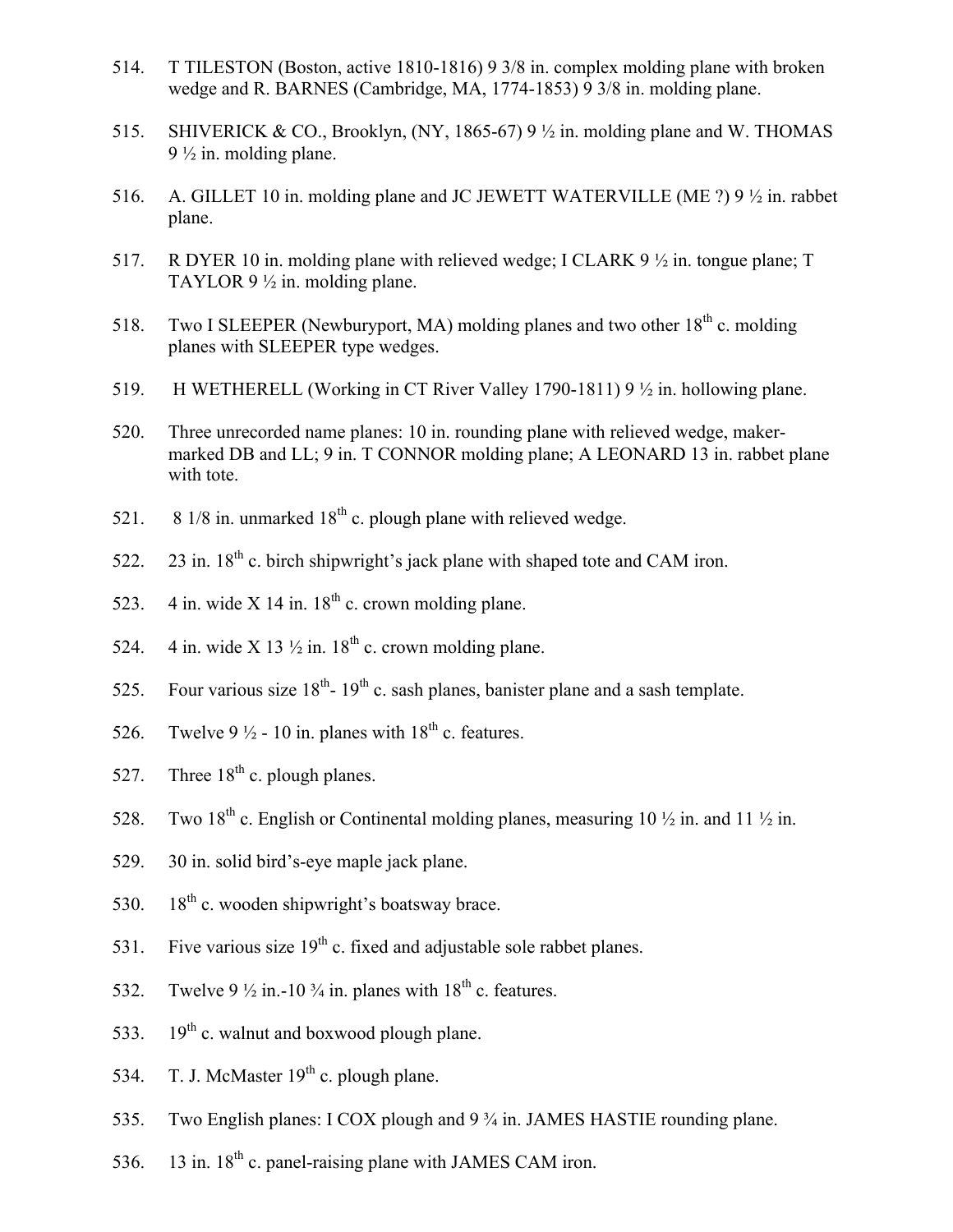- 537. Thirteen various small size and use wooden or iron small-work planes.
- 538. 95 in.  $19^{th}$  c, woodworking bench from Alfred, ME on keyed stretcher and shoe foot base, having dovetailed center storage drawer.
- 539. Large lot of small various use tools.
- 540. Misc. lot of fifteen various profile  $19<sup>th</sup>$  c. planes.
- 541. Lot of metallic calipers and dividers.
- 542. Three pairs of early forged calipers.
- 543. Two forged splitting froes, two mallets and early hammer.
- 544. Large lot of carving chisels, firmers and gouges.
- 545. Misc. lot of wood plane irons and wedges.
- 546. Misc. lot of twelve metallic squares.
- 547. Lot of eight wooden marking gauges.
- 548. Lot of ten mainly brass-bound marking gauges.
- 549. Lot: Stanley No. 28 24 in. folding rule, Chapin 12 in. rule/level, Gibbs measure, sliding wood caliper, etc.
- 550. Two Stanley #80 scraper planes and one Stanley #12 ½.
- 551. Lot of seven mortising chisels and three rasps.
- 552. Lot of brass-bound and other metallic levels and adjustable squares.
- 553. Lot of seven  $19<sup>th</sup>$  c. back saws.
- 554. Lot: Two early frame saws, forged traveler, four early edge tools, etc.
- 555. Iron Miller's Patent Combination Plane with filletster bed.
- 556. Stanley No. 278 rabbet and filletster plane.
- 557. Stanley No. 2 smoothing plane.
- 558. Bailey No. 3 smooth plane with March and August, 1902 Patent.
- 559. Stanley No. 78 Rabbet plane
- 560. Stanley No. 45 combination plane with two fences and depth stop.
- 561. Traut's Patent (3/4/73) Combination Plane.